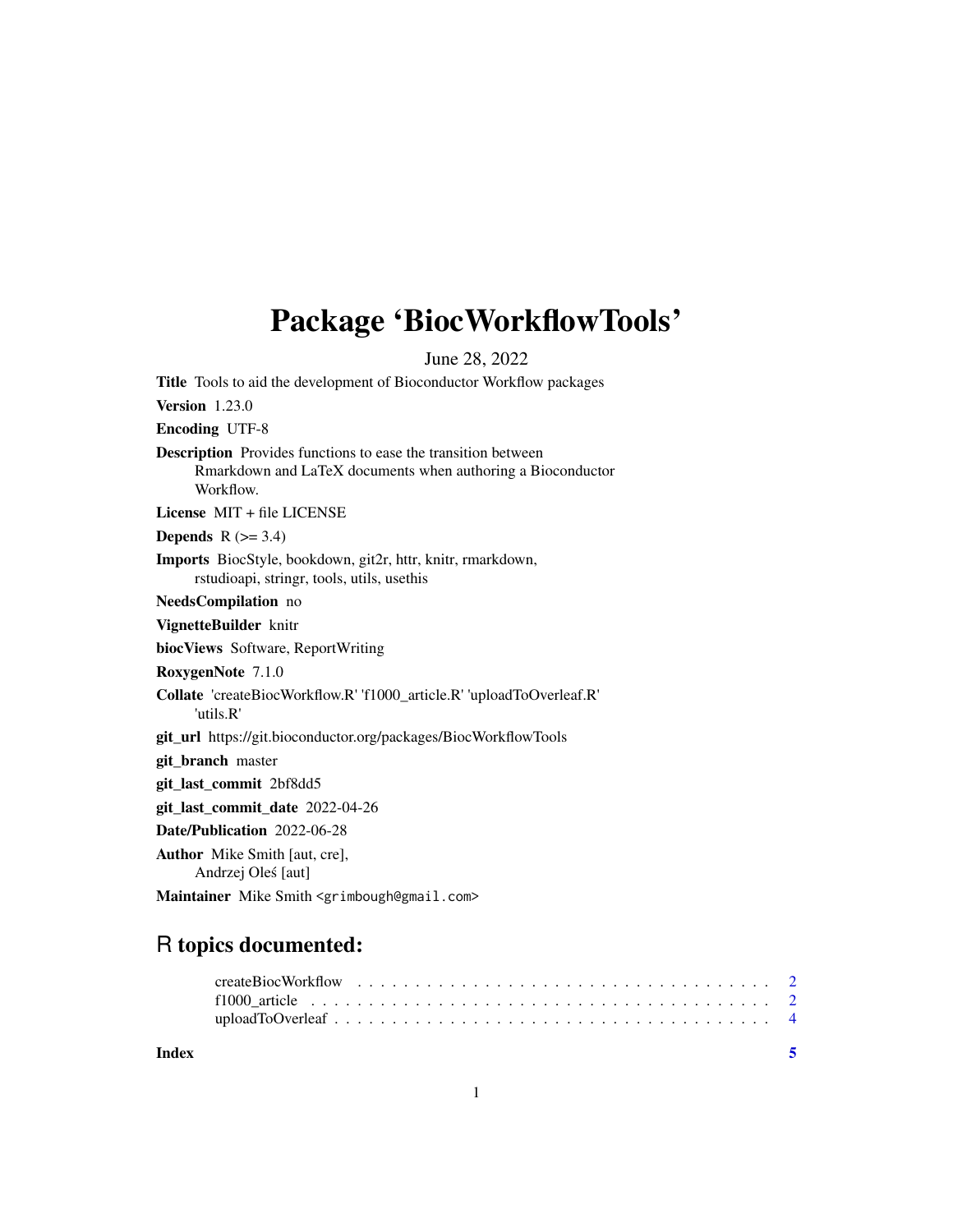<span id="page-1-0"></span>createBiocWorkflow *Create a New Bioconductor Workflow Package*

#### Description

Uses [create\\_package](#page-0-0) to set up a skeleton for a new Bioconductor workflow package.

#### Usage

```
createBiocWorkflow(
 path,
  description = getOption("devtools.desc"),
 rstudio = TRUE,
 open = rstudio
)
```
#### Arguments

| path        | location to create new package. The last component of the path will be used as<br>the package name. |
|-------------|-----------------------------------------------------------------------------------------------------|
| description | list of description values to override default values or add additional values.                     |
| rstudio     | if TRUE, creates an RStudio project file.                                                           |
| open        | if TRUE, opens the project in a new RStudio session.                                                |

#### Value

File path to the R Markdown vignette (invisibly).

#### Examples

```
createBiocWorkflow(file.path(tempdir(), "MyWorkflow"), open = FALSE)
```
f1000\_article *F1000Research article format*

#### Description

Format for creating F1000Research software tool articles.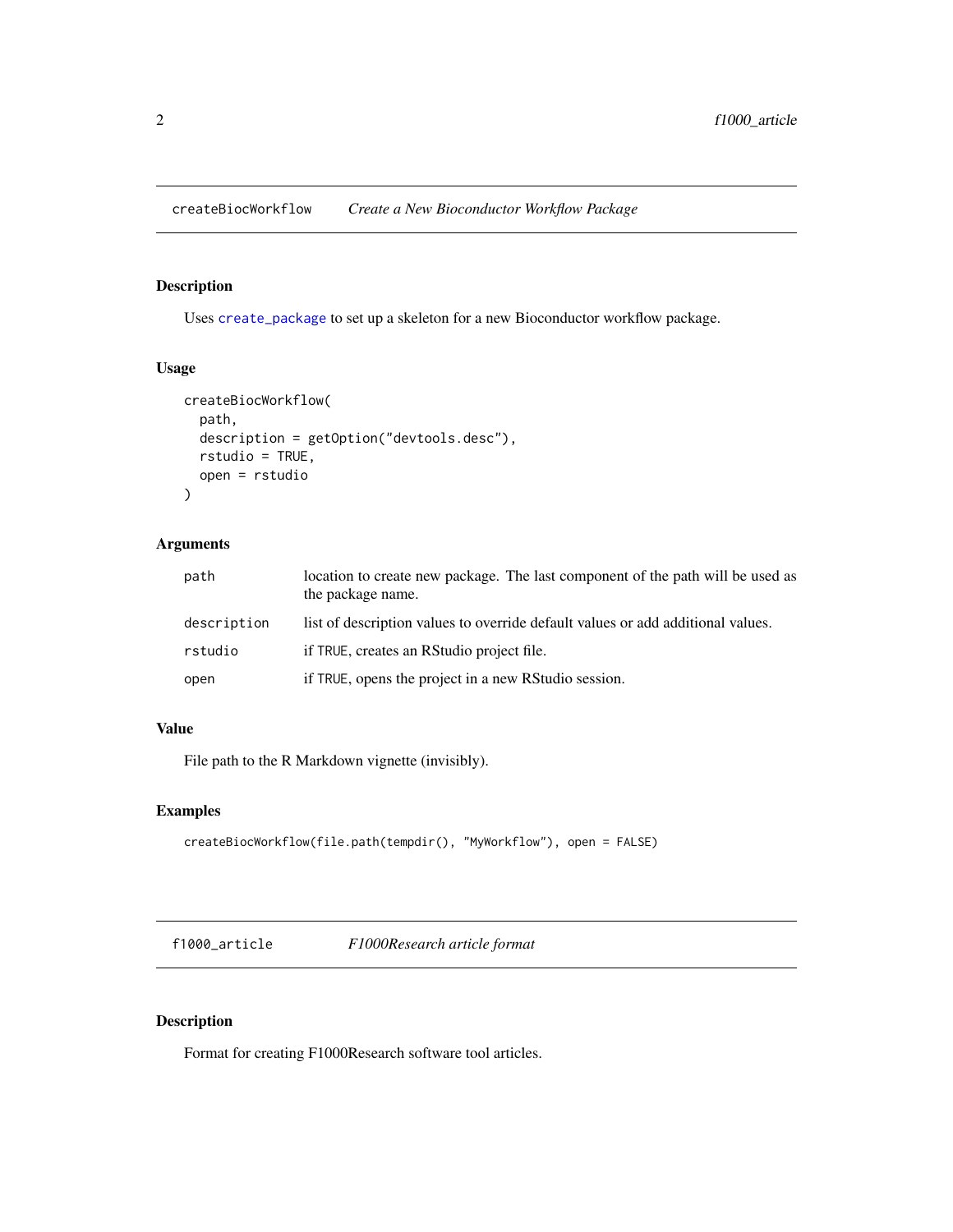#### <span id="page-2-0"></span>f1000\_article 3

#### Usage

```
f1000_article(
  toc = FALSE,number_sections = FALSE,
  fig\_width = 5.67,fig_height = fig_width,
  fig_align = "center",
  keep\_tex = TRUE,citation_package = "natbib",
  md_extensions = "+link_attributes",
  pandoc_args = "--wrap=preserve",
  ...
)
```
#### Arguments

| TRUE to include a table of contents in the output                                                                                         |
|-------------------------------------------------------------------------------------------------------------------------------------------|
| number_sections                                                                                                                           |
| TRUE to number section headings                                                                                                           |
| Default width (in inches) for figures                                                                                                     |
| Default height (in inches) for figures                                                                                                    |
| Default alignment of figures. Possible values are "center" (default) "left" and<br>"right".                                               |
| Keep the intermediate tex file used in the conversion to PDF                                                                              |
| citation_package                                                                                                                          |
| The LaTeX package to process citations, natbib or biblatex. Use none if<br>neither package is to be used.                                 |
| Markdown extensions to be added or removed from the default definition or R<br>Markdown. See the rmarkdown format for additional details. |
| Additional command line options to pass to pandoc                                                                                         |
| Arguments to pdf_document                                                                                                                 |
|                                                                                                                                           |

#### Details

Creates LaTeX sources which can be submitted to F1000Research through Overleaf.

#### Value

R Markdown output format to pass to [render](#page-0-0)

#### **Citations**

R Markdown supports automatic generation of citations. You can find more information on the markdown citation syntax in the [Bibliographies and Citations](http://rmarkdown.rstudio.com/authoring_bibliographies_and_citations.html) article in the R Markdown online documentation.

A bibliography file can be specified using the bibliography metadata field in the document's YAML header. Metadata variables for customizing citation style include: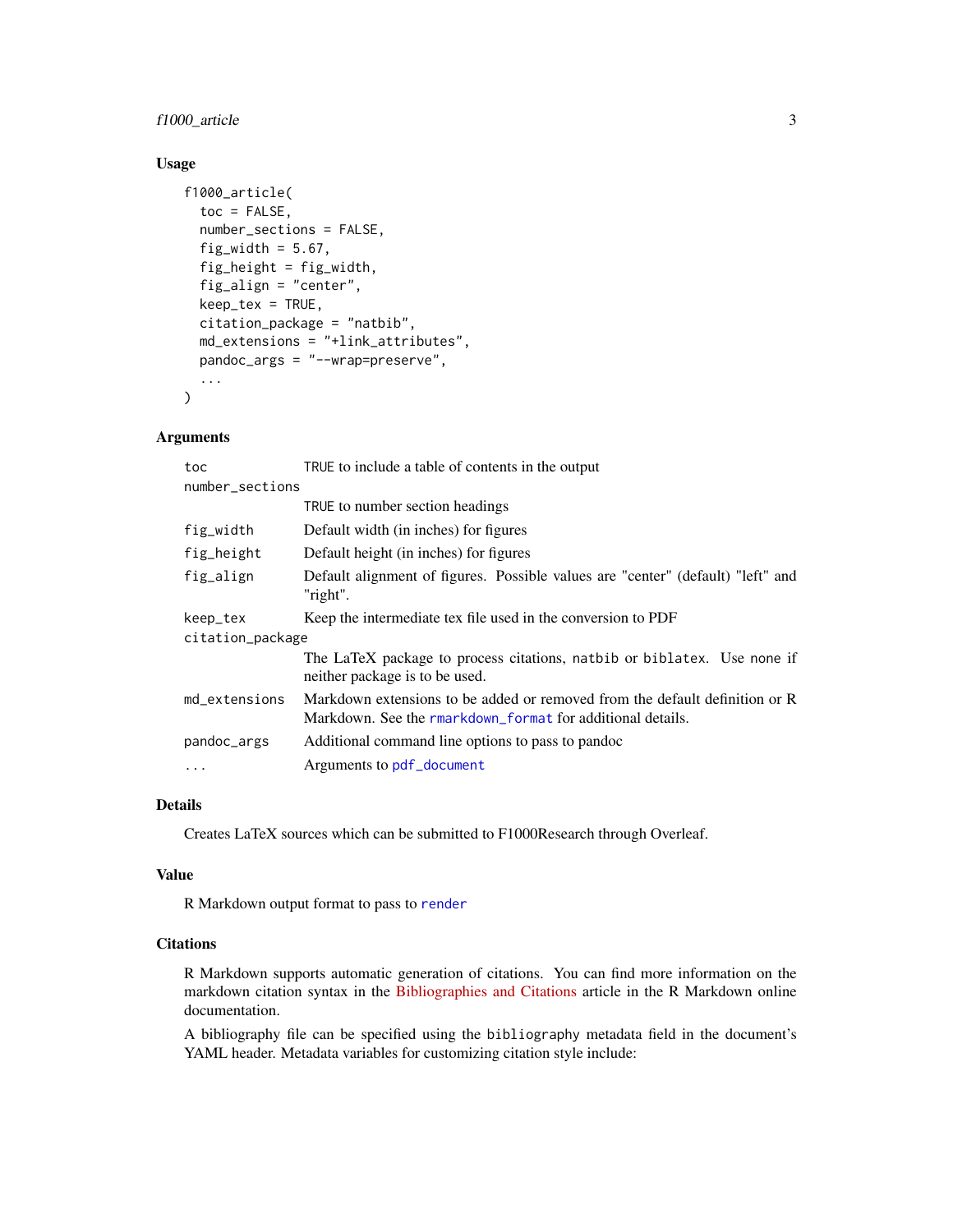biblio-style Bibliography style (e.g. "unsrtnat", "plainnat") natbiboptions Options to natbib LaTeX package (e.g. "number", "super", "round") biblatexoptions Options to biblatex LaTeX package

#### Examples

## Not run:

```
rmarkdown::draft("MyArticle.Rmd", template="f1000_article", package="BiocWorkflowTools")
## End(Not run)
```
uploadToOverleaf *Upload a LaTeX project to Overleaf*

#### Description

Upload a LaTeX project to Overleaf

#### Usage

uploadToOverleaf(path)

#### Arguments

path File path to a directory or a single zip file to be uploaded.

#### Value

Does not return any value. The Overleaf project page will automatically open in the default browser.

#### Examples

```
## Not run:
## don't run this code chunk in the example as we don't want to spam Overleaf
uploadToOverleaf(files = 'MyWorkflow', openInBrowser = TRUE)
```
## End(Not run)

<span id="page-3-0"></span>